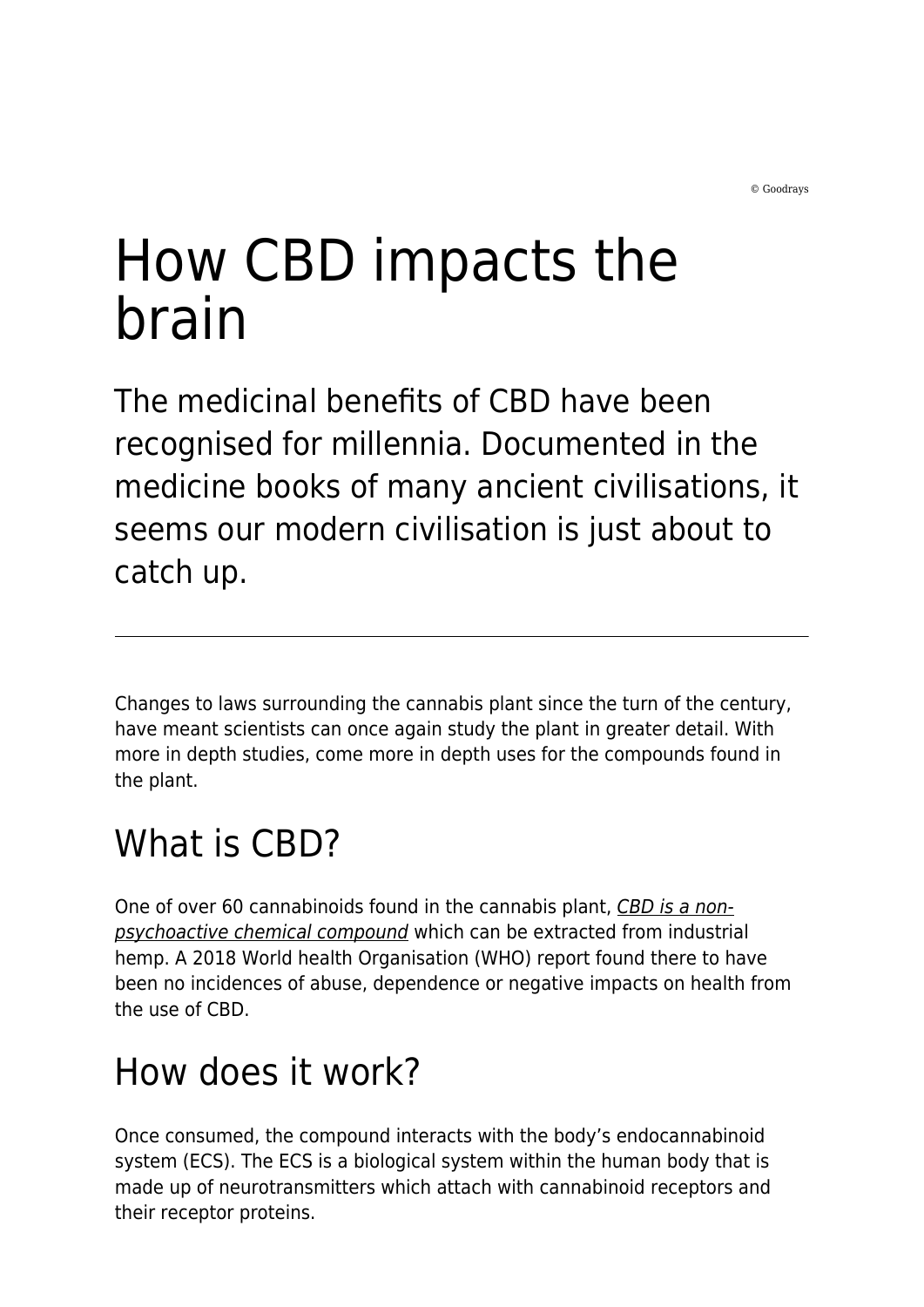Making up part of the central nervous system, the ECS acts like a bridge between the brain and body. It is responsible for management of pain, sleeping patterns, appetite and immune response, amongst other bodily functions.

#### How does CBD affect your mood?

The receptors in the ECS react to hormones, as hormones play such a large part in your demeanour, their levels can determine your mood. CBD promotes the production of hormones and can help you find the balance you need to elevate your mood and remain productive.

Two such hormones are serotonin and dopamine. Responsible for keeping you content and calm, but also engaged and excited, a healthy balance of serotonin and dopamine is crucial to productive functionality.

## Promoting good moods

Dopamine is the hormone that is released when you partake in a high energy or exhilarating activity. When you finish a run, jump out of a plane, or even just watch sport, the excitement you experience is a dopamine release. Dopamine is like a reward system any pleasurable activity and the reason for thrill seeking.

Serotonin works in much the same way, except it is a little more to do with activity. When you partake in physical activity the bodies muscles produce tryptophan. This amino acid is what your brain uses to produce serotonin and leads to the 'high' sensation felt after a run or visit to the gym.

These two hormones help with appetite, memory, libido and sleeping patterns, as well as many other important functions within the body. Sun light, exercise, sleep and even massages can all help with the production of serotonin and dopamine. Having the right balance of these activities means levels of the hormones do not end up depleted.

With serotonin and dopamine reliant heavily on sleep for their production, a healthy sleeping pattern is essential. As a relaxant, CBD helps calm the mind and body making it easier to wind down. With reduced anxiety and stress, the 'promise-land of nod' should be much easier to reach.

Working away whilst you sleep, CBD has also been shown to reduce sleep disturbances such as nightmares. By helping you maintain sleep cycles, your brain has a chance to regenerate all the essential hormones needed for a successful and productive day.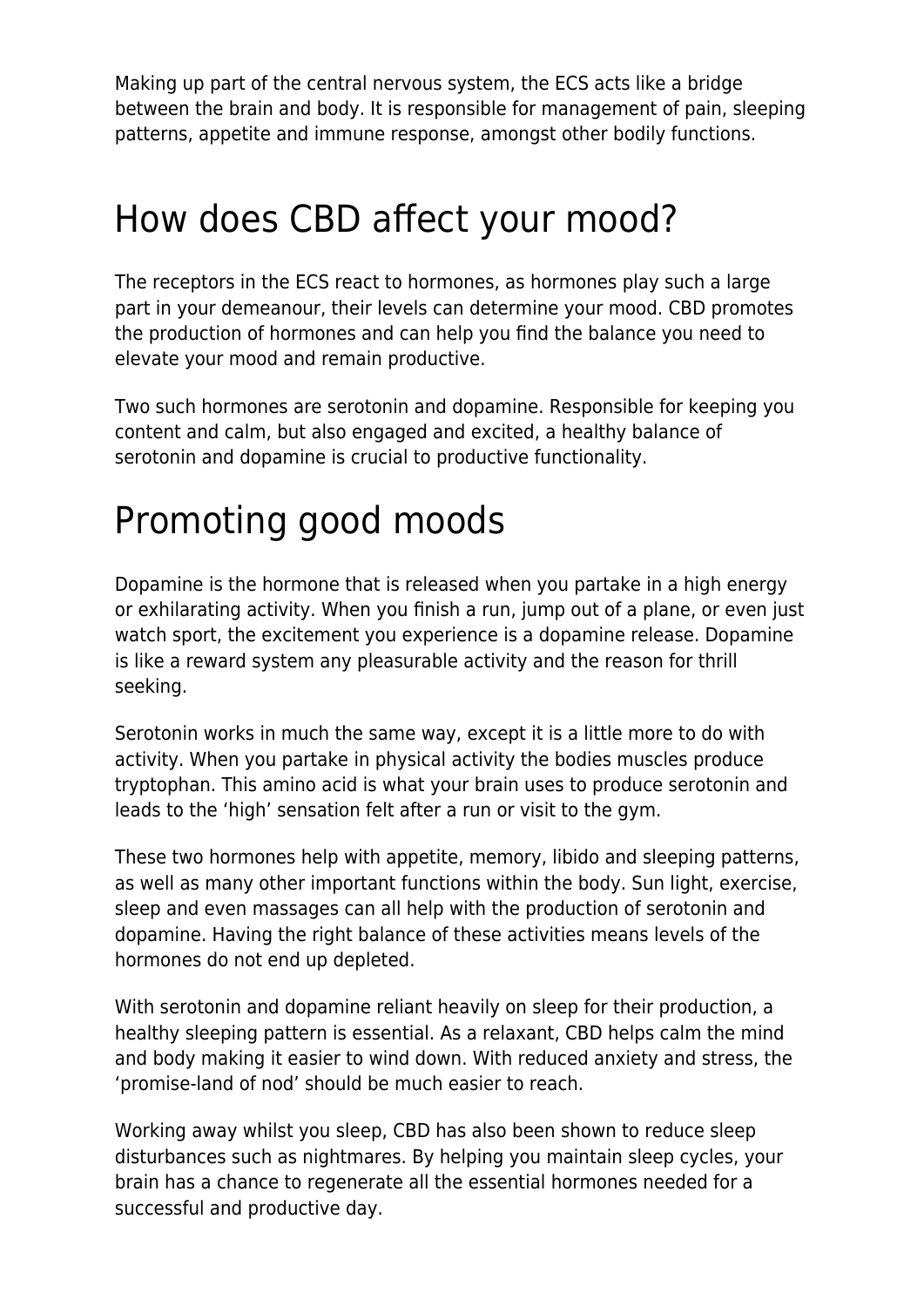## Diminishing dark thoughts

As well as producing hormones, CBD can also help in reducing them. Studies have shown that CBD can alter the flow of blood in the brain. In reducing the flow of blood to the area of the brain responsible for anxiety, a person's sense of anxiety is also reduced.

An anxious brain produces a hormone called cortisol. This can have a negative impact on the brain's response to situations and to general well-being. Reducing the flow of blood to the area responsible for anxiety reduces the production of cortisol and in turn, helps you to relax.

When the brain is stressed, it experiences systemic inflammation, this also sees more cortisol released into the body. As CBD has natural antiinflammatory properties, it helps to reduce the swelling, reducing stress and levels of cortisol.

## CBD as an anti-Inflammatory

The anti-inflammatory properties of CBD can be attributed to much of its success as a medicine. As we mentioned earlier, the flow of blood and reduction in swelling on the brain has an overall positive affect on the mind and body.

There are many cognitive impairments associated with swelling on the brain that CBD can help with. Associated with anxiety, ADHD, depression, Alzheimer's, bi-polar or just stress, this swelling can be reduced with routine CBD intake.

Another benefit of CBD is its work as an antioxidant. Over time, oxygen can damage areas of our brain and CBD works to counter the oxidative corrosion in the brain, improving its shelf-life.

One common issue with strong links to oxidative damage is Parkinson's Disease. Using CBD as part of a daily routine will alleviate the death of brain cells through oxidative corrosion, of which we are all susceptible to by simply living.

#### CBD and the wellbeing market

As we uncover more and more about the plant, governments and governing bodies have been much less restrictive on access to CBD. Companies like [Goodrays](https://www.goodrays.com/) in the UK are manufacturing and distributing various products that